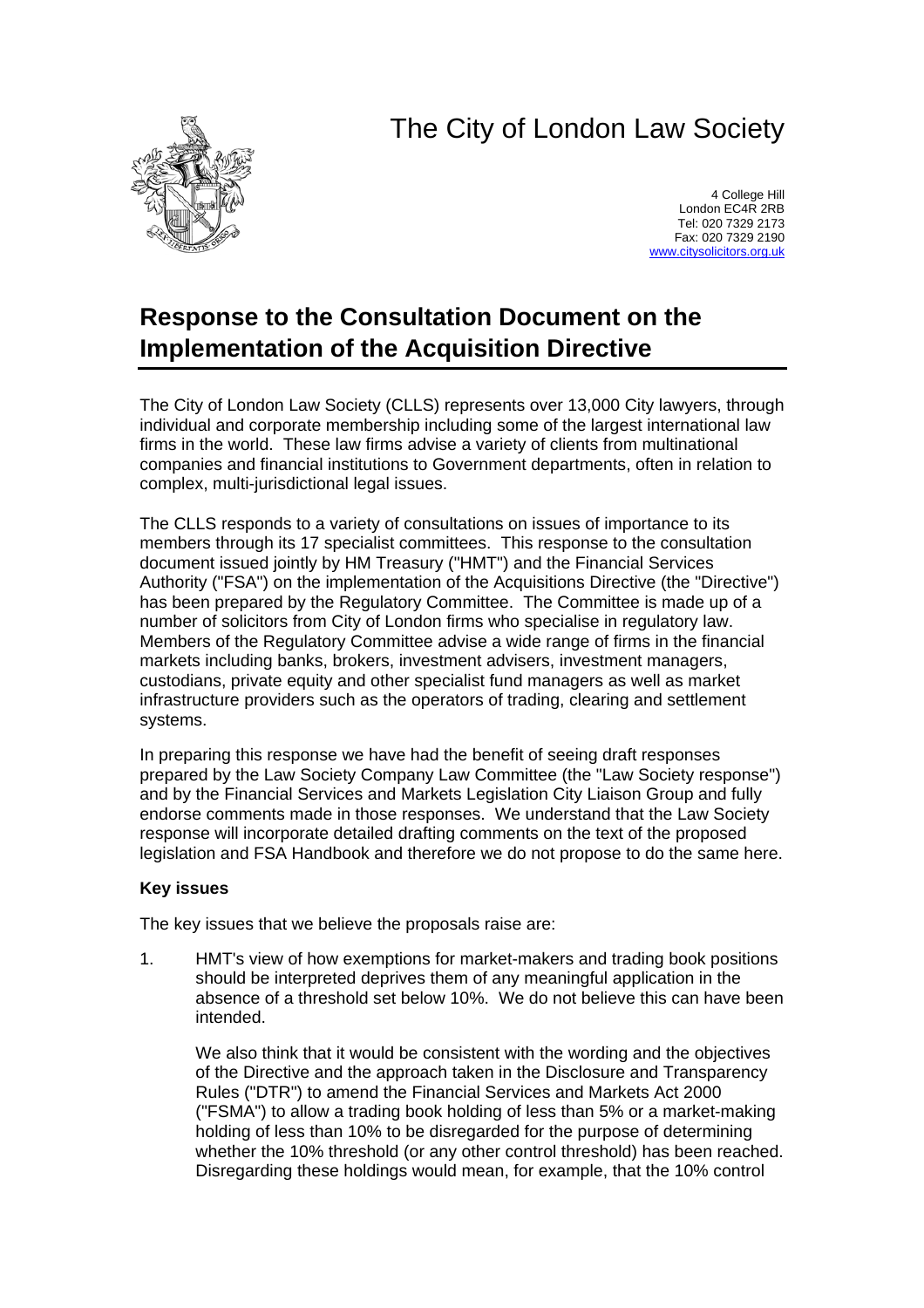threshold would not be reached in a case where an investment firm holds 4% of a bank's shares in its trading book, 9% of the shares in the capacity of market-maker and 7% of the shares outside its trading book in some other capacity. We believe that the approach to these exemptions proposed by HMT and the FSA is likely to constitute a failure to implement the Directive according to its terms and that sections 178A and 422 should be amended accordingly.

2. Proposals not to elaborate on the meaning of "acting in concert" are unhelpful, in particular, given the intention to increase criminal sanctions attached to a breach. Although it seems clear from the drafting of the Directive that this concept should be interpreted more widely than the concert party arrangements which fall within Article 10(a) of the Transparency Directive ("TD") (replicated in proposed new section 422(6)(a)), the definition put forward in draft guidance published by the three Lamfalussy Level 3 committees (the "Level 3 Guidance") lacks the certainty needed to provide practical guidance for proposed transactions.

In particular, greater clarity is needed, consistent with the terms of the Directive and the context in which the expression is used, that the term "acting in concert" is about **acquiring** shares, not about those who already hold shares and come together (compare Article 10(a) TD). Otherwise, shareholders of a company may feel constrained not to discuss with each other the exercise of their voting rights in a way that is entirely proper and should be encouraged as the legitimate exercise of shareholder rights.

We would encourage HMT and the FSA to revisit whether a clearer definition of "acting in concert" should be included in FSMA itself, and, if not, whether this is an issue that might be addressed in FSA and/or industry guidance.

- 3. We believe that greater consistency is needed across the EU in how the word "indirect" is interpreted in the context of a "direct or indirect holding" in the relevant authorised entity (see section 179). The UK's approach that a holding in a parent undertaking is an indirect holding in its regulated subsidiary undertaking has some advantage in terms of certainty. However, we believe that a different approach is applied in a number of member states, which means that the categories of controller are more limited. The Law Society response deals with this issue in greater detail.
- 4. Sections 178(2) and 190(2), which impose a notification requirement on a person who acquires or reduces control in circumstances where a prenotification requirement is not triggered, are not provided for by the Directive. We question whether they should be deleted on the basis that the Directive is a maximum harmonisation measure.
- 5. The ability of the FSA to adapt the list of information required from an applicant for controller approval in a way that is proportionate to the proposed transaction should be entrenched in FSMA.
- 6. It remains unclear whether the Directive prohibits acquisitions from taking place before approval has been obtained. We understand that, elsewhere in the EU, it may be possible to proceed with an acquisition prior to the notification period having expired or the competent authority having given its approval without the risk of a criminal sanction, on the basis that the competent authority could subsequently require the transaction to be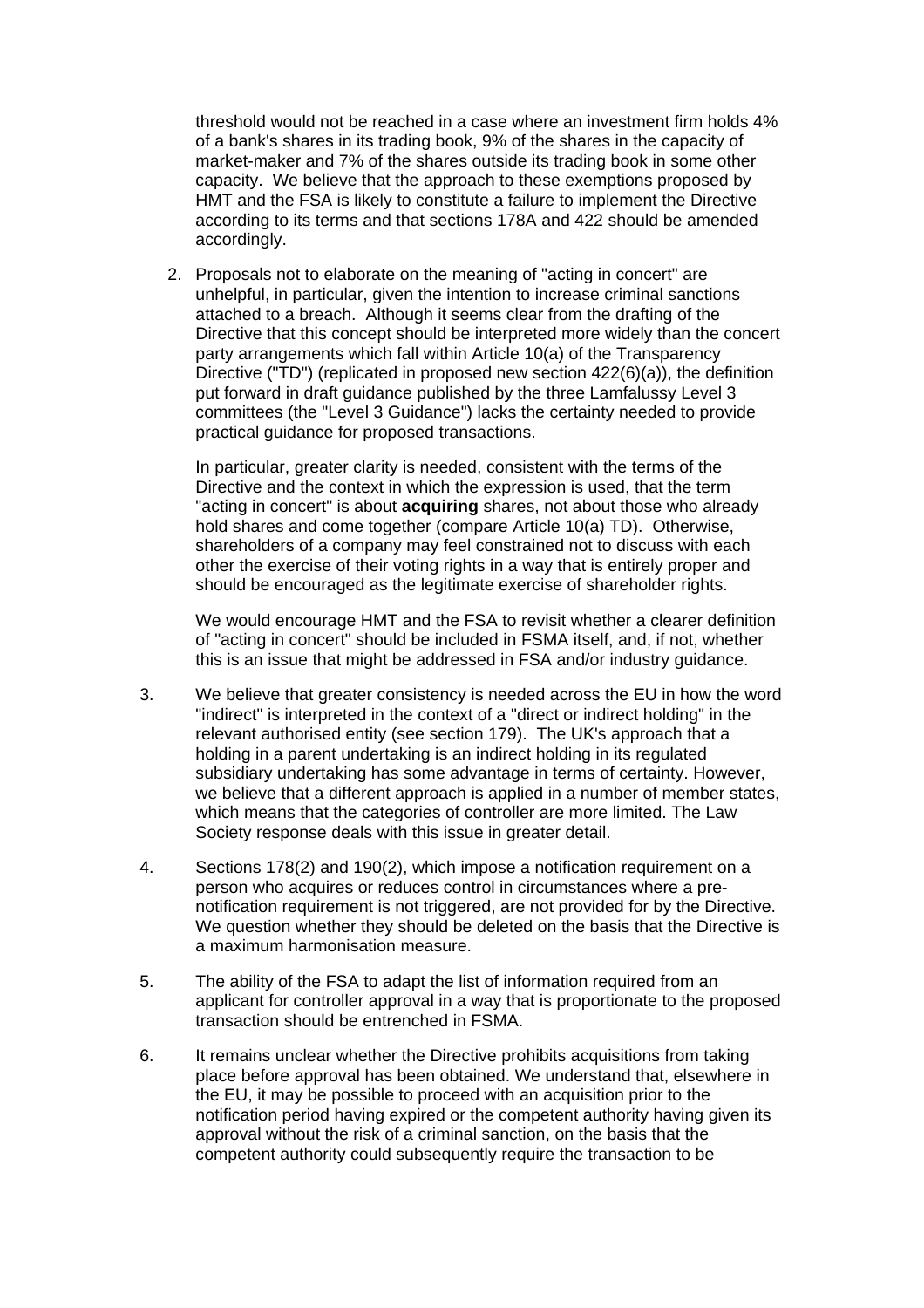unwound. There is some merit in this approach (at, for example, 10%) from the point of view of not impeding market operations.

- 7. In terms of non-Directive firms, we support the introduction of a simplified regime. A single 20% threshold has the advantage of being consistent with both the close links rules and the controller regime applying to insurance intermediaries under the Insurance Mediation Directive ("IMD").
- 8. We believe that transitional arrangements for bringing the changes into force are inconsistent with the Directive and need amending.
- 9. We would encourage the FSA to undertake a full review of its proposed Handbook text. In particular, we note that this part of the FSA Handbook will need to be understood by those who are not authorised by the FSA, who cannot be assumed to have the same degree of familiarity with the Handbook as those working in the industry.

## **Specific consultation questions**

*Question 1: Do you have any comments with regard to the draft Statutory Instrument set out at Annex C?* 

We have the following comments on the draft SI, including proposed amendments to FSMA.

**Transitional arrangements** – Regulation 6 of the SI appears to be inconsistent with Article 8(2) of the Directive, which provides that notifications of proposed changes of control that are submitted before 21 March 2009 (assuming this to be the date that the new regime takes effect in the UK) should be assessed under the regime applying at the date of notification.

**Section 178 (Obligation to notify the Authority: acquisitions of control)** – In addition to our comment on section 178(2) above, the proposed drafting of section 178(1) does not make it clear that notification is only required before the proposed acquisition takes place and not before the decision to acquire is taken. We would suggest removing the word "first" and inserting the words "before making the acquisition" at the end of this subsection. A similar concern applies in relation to section 190(1).

In sections 178(1) and (2) (and see section 188 for similar), the words "(whether alone or acting in concert)" are unnecessary given that the concept of "acting in concert" is already incorporated into the definitions of control and increased/reduced control in sections 179, 180 and 181. We also question, however, whether the phrase "whether acting alone or in concert" makes sense as it is currently applied in those definitions to the holding of shares or voting power. We note the proposal in paragraph 3.4(g) of the Law Society response, which we believe is helpful.

**Section 182 (Notification) -** Section 182(2) should make clear that the FSA has power to waive the requirements for any information/documents listed. This is important as the information requirements established by the Level 3 Guidance are highly prescriptive and the Directive establishes a clear requirement for them to be applied proportionately. For example, we think there is a strong case for reducing the amount of information required where one or more regulated entities happen to be a small part of what is in effect a largely unregulated group. An example would be an oil and gas producing business that happened to have a small investment firm entity within its group to undertake commodity derivatives business.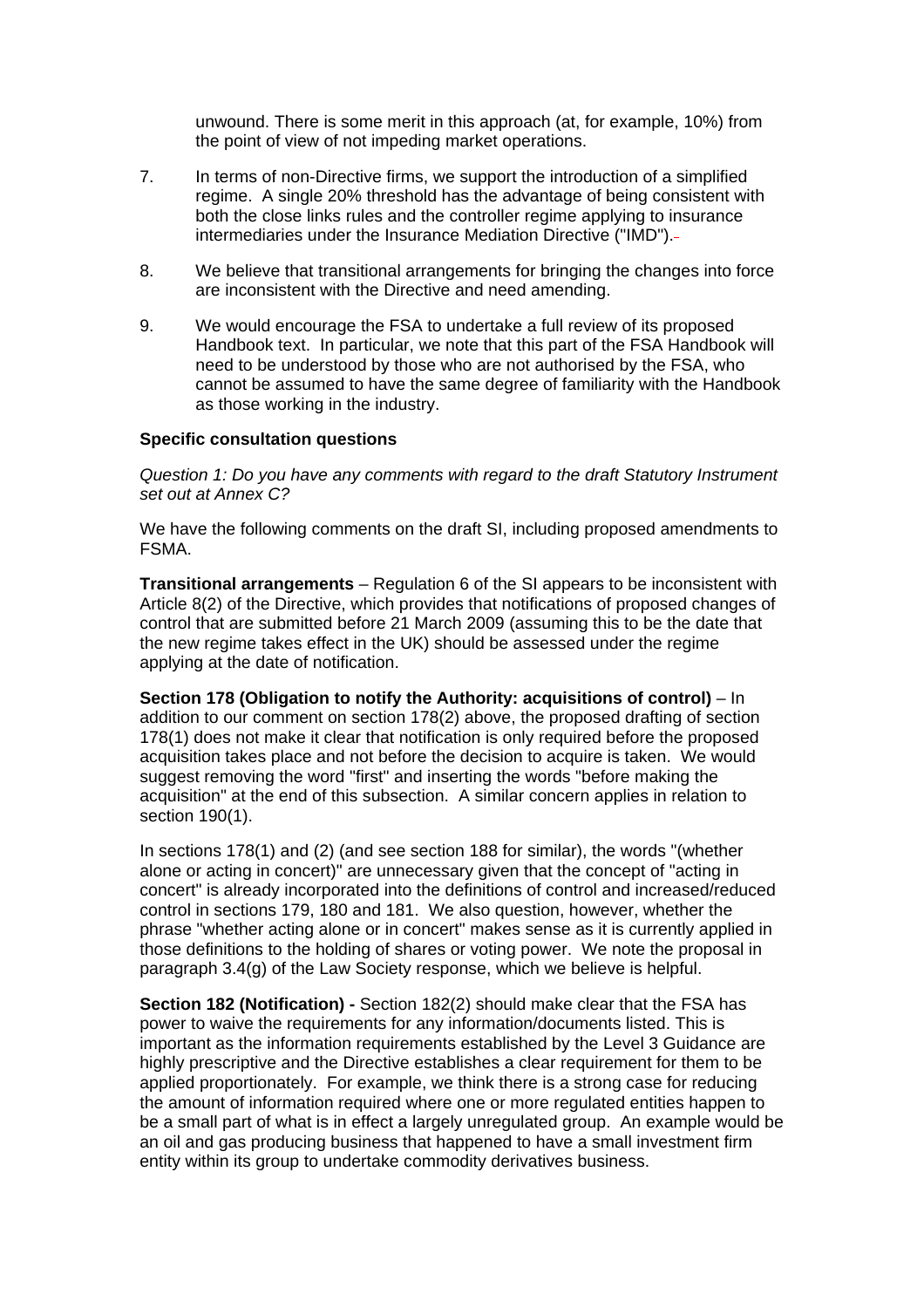**Section 183 (Duty of Authority to decide the application) - Section 183(6), which** provides that approval is treated as having been given if the FSA has failed to comply with any of its procedural requirements under section 183, appears too wide. It would mean, for example, that a failure to comply fully with requirements to consult other supervisory authorities would preclude the FSA from objecting to a change of control regardless of concerns it may have under the relevant prudential criteria. A similar result would follow from a failure to serve a warning notice within two days of its determination. The only requirement in the Directive in this regard is that approval is deemed to have been given if the relevant supervisory authority does not oppose the proposed acquisition within the assessment period in writing. Based on this provision, perhaps deemed approval should instead follow from a failure to issue a warning notice within the assessment period.

**Section 185 (Approval with conditions: further provisions)** - We consider that the FSA's power to impose conditions on a proposed acquisition should be limited to conditions that are justified by reference to section 184(1).

**Section 189 (Restriction notices)** - Section 189 does not deal satisfactorily with a case of an indirect acquisition of shares in either a UK or non-UK holding company of an authorised person. For example, section 189(3) appears only to apply to shares in the authorised person and not to shares in the parent undertaking of the authorised person. (The existing section 189 is unclear on this issue as well). In addition, it does not deal adequately with attributed voting power i.e. where the shares are not held by the person in question but are attributed to it. The following changes may help:

- insert "in a UK authorised person or the parent undertaking of a UK authorised person" after "shares" in line 2 of section 189(1) (a similar amendment would be required to section 189A(1)); and
- change the end of section 189(3) so that it reads "...shares in the UK authorised person or the parent undertaking of the UK authorised person held by the person in question (or any person acting in concert with that person or any person whose voting power is treated as held by that person by virtue of section 422(6))." In this respect, we note the use of the words "concerted exercise" in section 422(6)(a)(i).

These changes reflect the need to ensure that the FSA has proper powers to freeze shares held by unwanted acquirers. Nonetheless, we accept that it is not clear how jurisdictional issues raised by applying the restriction to shares in a non-UK parent undertaking could be resolved.

**Section 422 (Controller)** - In relation to section 422, we support comments made in the Law Society response in relation to the definition of "voting power", including the suggestion that guidance equivalent to that at DTR 5.2.2G(3) would be helpful.

In Section 422(6)(a)(v) - the reference to undertakings "controlled by" H needs to make clear that "control" for these purposes is in accordance with the definition in article 2(1)(f) TD (as to which please see the drafting provided in the Law Society response).

*Question 2: Do you have any comments with regard to the changes the FSA propose to make to its Handbook as set out at Annex D?* 

For reasons described in the Law Society response, we believe that parts of the FSA Handbook that deal with the controller regime would benefit from being substantially rewritten. We also agree with detailed drafting comments contained in that response.